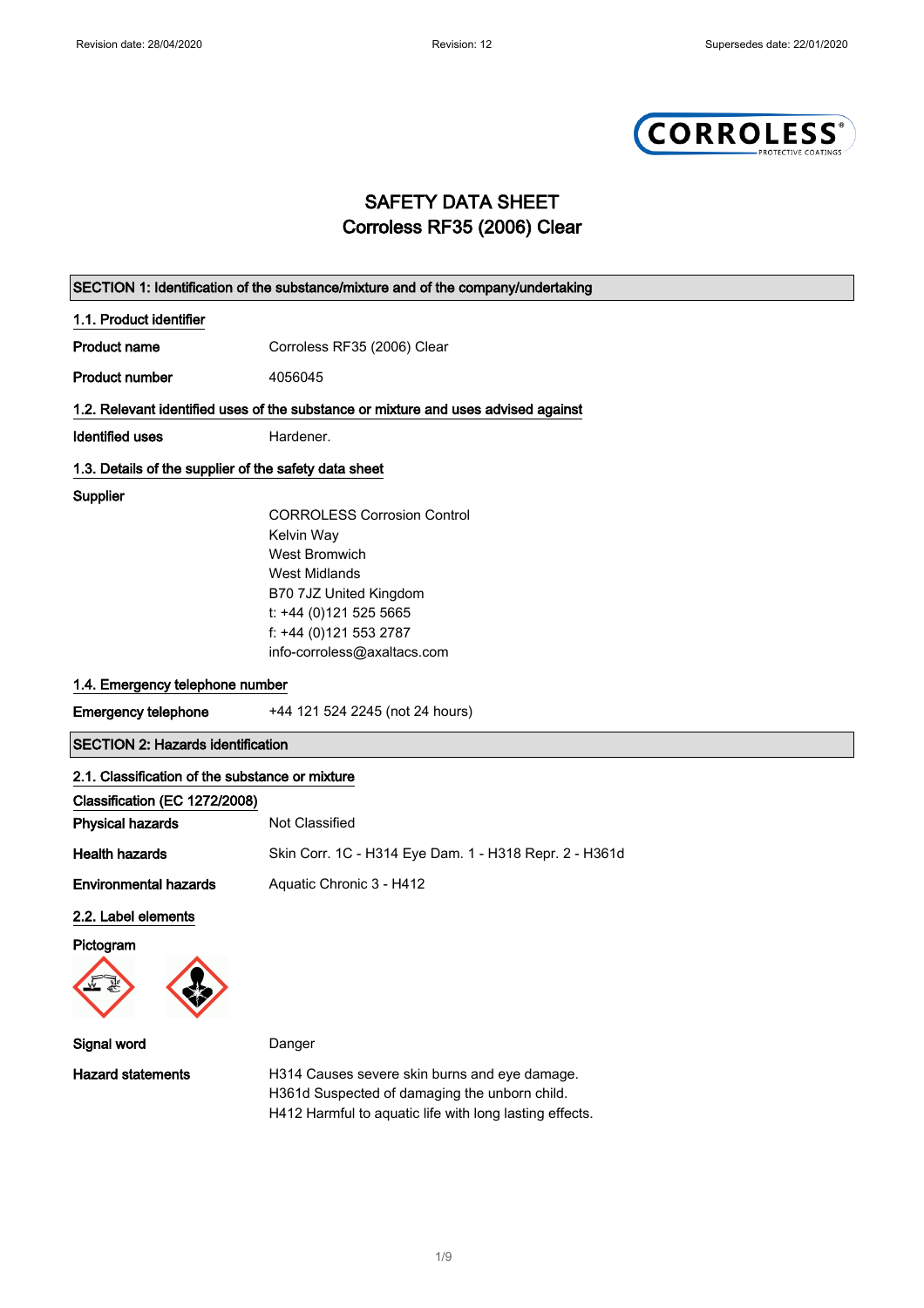| <b>Precautionary statements</b>                                                                                                       | P201 Obtain special instructions before use.<br>P202 Do not handle until all safety precautions have been read and understood.<br>P260 Do not breathe vapour/ spray.<br>P264 Wash contaminated skin thoroughly after handling.<br>P272 Contaminated work clothing should not be allowed out of the workplace.<br>P273 Avoid release to the environment.<br>P280 Wear protective gloves/ protective clothing/ eye protection/ face protection.<br>P301+P330+P331 IF SWALLOWED: Rinse mouth. Do NOT induce vomiting.<br>Rinse skin with water/ shower.<br>contact lenses, if present and easy to do. Continue rinsing.<br>P308+P313 IF exposed or concerned: Get medical advice/ attention.<br>P310 Immediately call a POISON CENTER/ doctor.<br>P321 Specific treatment (see medical advice on this label).<br>P333+P313 If skin irritation or rash occurs: Get medical advice/ attention.<br>P362+P364 Take off contaminated clothing and wash it before reuse.<br>P363 Wash contaminated clothing before reuse.<br>P391 Collect spillage.<br>P405 Store locked up.<br>P501 Dispose of contents/ container in accordance with national regulations. | P303+P361+P353 IF ON SKIN (or hair): Take off immediately all contaminated clothing.<br>P304+P340 IF INHALED: Remove person to fresh air and keep comfortable for breathing.<br>P305+P351+P338 IF IN EYES: Rinse cautiously with water for several minutes. Remove |
|---------------------------------------------------------------------------------------------------------------------------------------|-----------------------------------------------------------------------------------------------------------------------------------------------------------------------------------------------------------------------------------------------------------------------------------------------------------------------------------------------------------------------------------------------------------------------------------------------------------------------------------------------------------------------------------------------------------------------------------------------------------------------------------------------------------------------------------------------------------------------------------------------------------------------------------------------------------------------------------------------------------------------------------------------------------------------------------------------------------------------------------------------------------------------------------------------------------------------------------------------------------------------------------------------------|--------------------------------------------------------------------------------------------------------------------------------------------------------------------------------------------------------------------------------------------------------------------|
| Contains                                                                                                                              | Polyoxypropylenediame, 1,3-Cyclohexanedimethanamine, Salicylic acid                                                                                                                                                                                                                                                                                                                                                                                                                                                                                                                                                                                                                                                                                                                                                                                                                                                                                                                                                                                                                                                                                 |                                                                                                                                                                                                                                                                    |
| 2.3. Other hazards                                                                                                                    |                                                                                                                                                                                                                                                                                                                                                                                                                                                                                                                                                                                                                                                                                                                                                                                                                                                                                                                                                                                                                                                                                                                                                     |                                                                                                                                                                                                                                                                    |
| <b>SECTION 3: Composition/information on ingredients</b>                                                                              |                                                                                                                                                                                                                                                                                                                                                                                                                                                                                                                                                                                                                                                                                                                                                                                                                                                                                                                                                                                                                                                                                                                                                     |                                                                                                                                                                                                                                                                    |
| 3.2. Mixtures                                                                                                                         |                                                                                                                                                                                                                                                                                                                                                                                                                                                                                                                                                                                                                                                                                                                                                                                                                                                                                                                                                                                                                                                                                                                                                     |                                                                                                                                                                                                                                                                    |
| Polyoxypropylenediame                                                                                                                 |                                                                                                                                                                                                                                                                                                                                                                                                                                                                                                                                                                                                                                                                                                                                                                                                                                                                                                                                                                                                                                                                                                                                                     | 30-60%                                                                                                                                                                                                                                                             |
| CAS number: 9046-10-0                                                                                                                 | REACH registration number: 01-                                                                                                                                                                                                                                                                                                                                                                                                                                                                                                                                                                                                                                                                                                                                                                                                                                                                                                                                                                                                                                                                                                                      |                                                                                                                                                                                                                                                                    |
|                                                                                                                                       | 2119557899-12-0000                                                                                                                                                                                                                                                                                                                                                                                                                                                                                                                                                                                                                                                                                                                                                                                                                                                                                                                                                                                                                                                                                                                                  |                                                                                                                                                                                                                                                                    |
| Classification<br>Skin Corr. 1C - H314<br>Eye Dam. 1 - H318<br>Aquatic Chronic 3 - H412                                               |                                                                                                                                                                                                                                                                                                                                                                                                                                                                                                                                                                                                                                                                                                                                                                                                                                                                                                                                                                                                                                                                                                                                                     |                                                                                                                                                                                                                                                                    |
|                                                                                                                                       |                                                                                                                                                                                                                                                                                                                                                                                                                                                                                                                                                                                                                                                                                                                                                                                                                                                                                                                                                                                                                                                                                                                                                     |                                                                                                                                                                                                                                                                    |
| 1,3-Cyclohexanedimethanamine                                                                                                          |                                                                                                                                                                                                                                                                                                                                                                                                                                                                                                                                                                                                                                                                                                                                                                                                                                                                                                                                                                                                                                                                                                                                                     | 5-10%                                                                                                                                                                                                                                                              |
| CAS number: 2579-20-6                                                                                                                 | EC number: 219-941-5                                                                                                                                                                                                                                                                                                                                                                                                                                                                                                                                                                                                                                                                                                                                                                                                                                                                                                                                                                                                                                                                                                                                | REACH registration number: 01-<br>2119543741-41-0000                                                                                                                                                                                                               |
| Classification<br>Acute Tox. 4 - H302<br>Acute Tox. 4 - H312<br>Skin Corr. 1C - H314<br>Eye Dam. 1 - H318<br>Aquatic Chronic 3 - H412 |                                                                                                                                                                                                                                                                                                                                                                                                                                                                                                                                                                                                                                                                                                                                                                                                                                                                                                                                                                                                                                                                                                                                                     |                                                                                                                                                                                                                                                                    |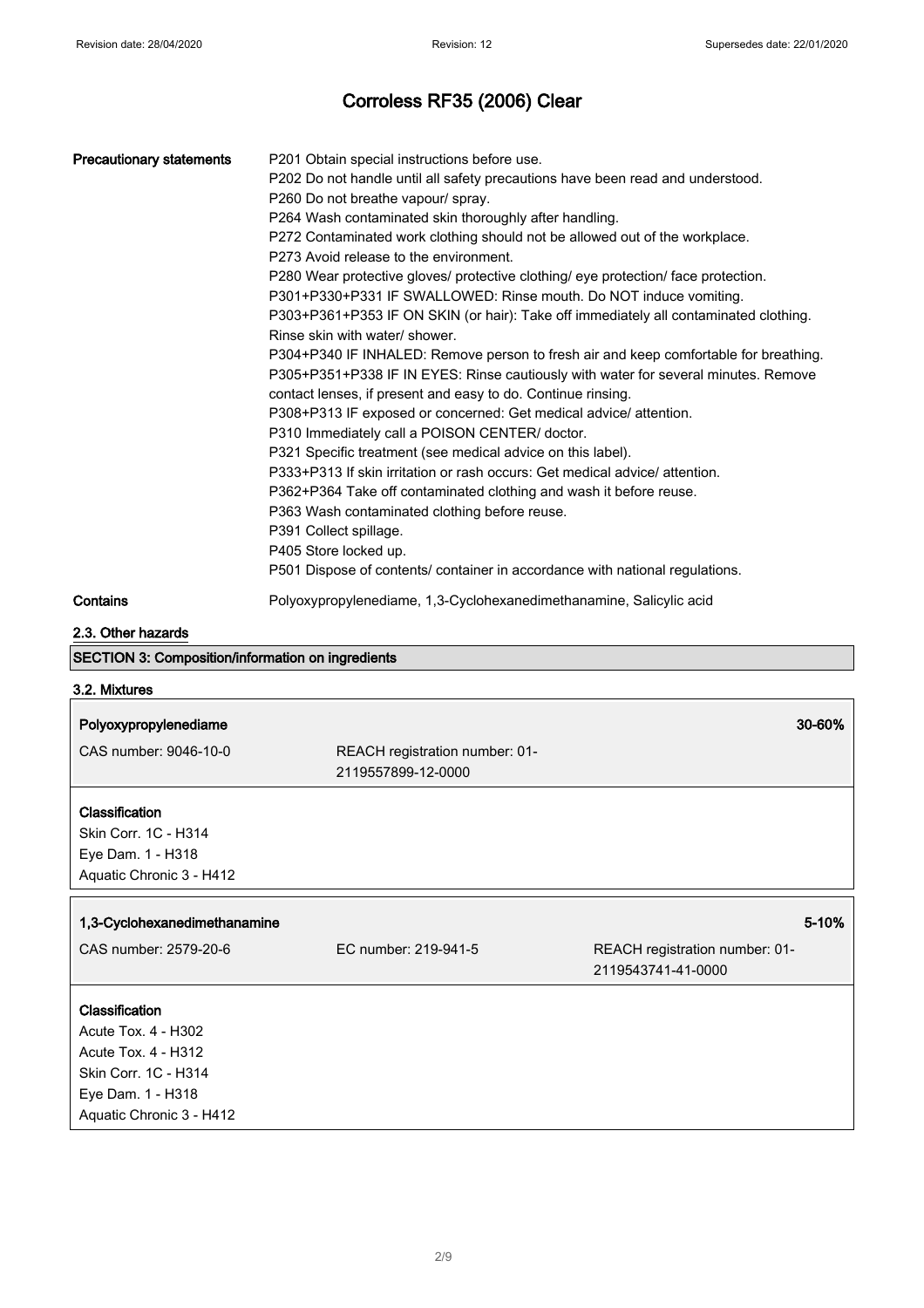| Salicylic acid                                                                | $1 - 5%$                                                                                                                                                                                                                                                                                                                        |
|-------------------------------------------------------------------------------|---------------------------------------------------------------------------------------------------------------------------------------------------------------------------------------------------------------------------------------------------------------------------------------------------------------------------------|
| CAS number: 69-72-7                                                           | REACH registration number: 01-                                                                                                                                                                                                                                                                                                  |
|                                                                               | 2119486984-17-0000                                                                                                                                                                                                                                                                                                              |
| Classification<br>Acute Tox. 4 - H302<br>Eye Dam. 1 - H318<br>Repr. 2 - H361d |                                                                                                                                                                                                                                                                                                                                 |
|                                                                               | The Full Text for all R-Phrases and Hazard Statements are Displayed in Section 16.                                                                                                                                                                                                                                              |
| <b>SECTION 4: First aid measures</b>                                          |                                                                                                                                                                                                                                                                                                                                 |
| 4.1. Description of first aid measures                                        |                                                                                                                                                                                                                                                                                                                                 |
| <b>General information</b>                                                    | If in doubt, get medical attention promptly. Never give anything by mouth to an unconscious<br>person.                                                                                                                                                                                                                          |
| <b>Inhalation</b>                                                             | Move affected person to fresh air at once. If breathing stops, provide artificial respiration.                                                                                                                                                                                                                                  |
| Ingestion                                                                     | Get medical attention immediately. Keep affected person warm and at rest. Do not induce<br>vomiting.                                                                                                                                                                                                                            |
| <b>Skin contact</b>                                                           | Remove contaminated clothing immediately and wash skin with soap and water. Do not use<br>organic solvents.                                                                                                                                                                                                                     |
| Eye contact                                                                   | Rinse immediately with plenty of water. Continue to rinse for at least 10 minutes.                                                                                                                                                                                                                                              |
| <b>Protection of first aiders</b>                                             | First aid personnel should wear appropriate protective equipment during any rescue. It may<br>be dangerous for first aid personnel to carry out mouth-to-mouth resuscitation. Wash<br>contaminated clothing thoroughly with water before removing it from the affected person, or<br>wear gloves.                               |
|                                                                               | 4.2. Most important symptoms and effects, both acute and delayed                                                                                                                                                                                                                                                                |
| Inhalation                                                                    | Harmful if inhaled. May cause respiratory irritation. May cause allergy or asthma symptoms or<br>breathing difficulties if inhaled. Prolonged or repeated exposure may cause the following<br>adverse effects: Coughing. May cause nausea, headache, dizziness and intoxication.<br>Delayed, often serious, breathing problems. |
| Ingestion                                                                     | Pneumonia may be the result if vomited material containing solvents reaches the lungs. May<br>be fatal if swallowed and enters airways. Ingestion may cause severe irritation of the mouth,<br>the oesophagus and the gastrointestinal tract. May cause stomach pain or vomiting.                                               |
| Skin contact                                                                  | Causes skin irritation. May cause an allergic skin reaction.                                                                                                                                                                                                                                                                    |
| Eye contact                                                                   | Causes serious eye irritation. Prolonged or repeated exposure may cause the following<br>adverse effects: Pain or irritation. Profuse watering of the eyes. Redness.                                                                                                                                                            |
|                                                                               | 4.3. Indication of any immediate medical attention and special treatment needed                                                                                                                                                                                                                                                 |
| Notes for the doctor                                                          | Treat symptomatically.                                                                                                                                                                                                                                                                                                          |
| <b>Specific treatments</b>                                                    | No specific chemical antidote is known to be required after exposure to this product.                                                                                                                                                                                                                                           |
| <b>SECTION 5: Firefighting measures</b>                                       |                                                                                                                                                                                                                                                                                                                                 |
| 5.1. Extinguishing media                                                      |                                                                                                                                                                                                                                                                                                                                 |
| Suitable extinguishing media                                                  | Extinguish with alcohol-resistant foam, carbon dioxide, dry powder or water fog.                                                                                                                                                                                                                                                |
| Unsuitable extinguishing<br>media                                             | Do not use water jet as an extinguisher, as this will spread the fire.                                                                                                                                                                                                                                                          |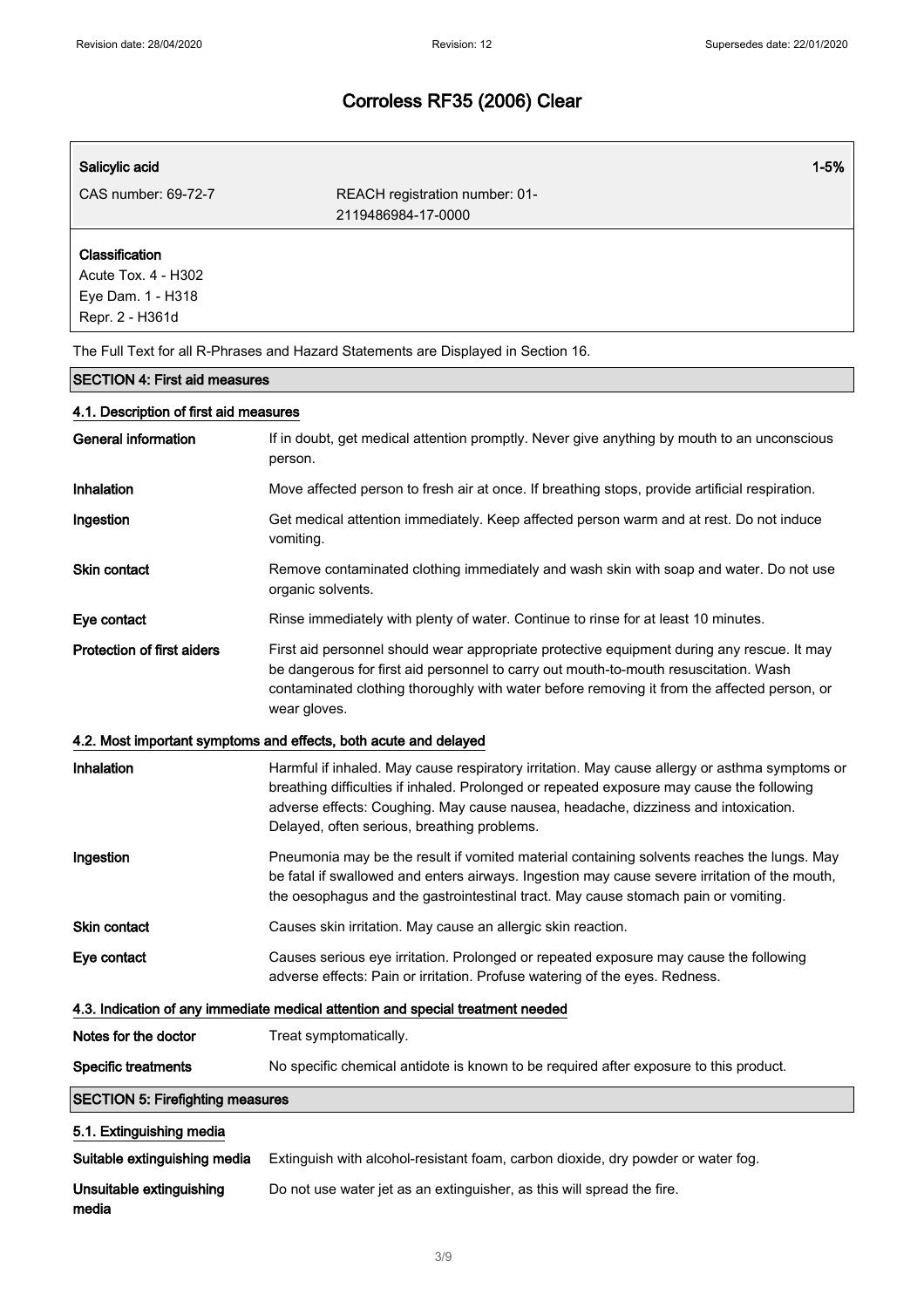## 5.2. Special hazards arising from the substance or mixture

| Specific hazards                                 | The product is flammable. Fire-water run-off in sewers may create fire or explosion hazard.<br>Vapours are heavier than air and may spread near ground and travel a considerable distance<br>to a source of ignition and flash back. Control run-off water by containing and keeping it out of<br>sewers and watercourses. |
|--------------------------------------------------|----------------------------------------------------------------------------------------------------------------------------------------------------------------------------------------------------------------------------------------------------------------------------------------------------------------------------|
| Hazardous combustion<br>products                 | Thermal decomposition or combustion products may include the following substances:<br>Carbon dioxide (CO2). Carbon monoxide (CO). Acrid smoke or fumes. Oxides of nitrogen.                                                                                                                                                |
| 5.3. Advice for firefighters                     |                                                                                                                                                                                                                                                                                                                            |
| Protective actions during<br>firefighting        | In case of fire: Evacuate area. No action shall be taken without appropriate training or<br>involving any personal risk. Cool containers exposed to heat with water spray and remove<br>them from the fire area if it can be done without risk.                                                                            |
| Special protective equipment<br>for firefighters | Wear positive-pressure self-contained breathing apparatus (SCBA) and appropriate protective<br>clothing. Firefighter's clothing conforming to European standard EN469 (including helmets,<br>protective boots and gloves) will provide a basic level of protection for chemical incidents.                                 |
| <b>SECTION 6: Accidental release measures</b>    |                                                                                                                                                                                                                                                                                                                            |

### 6.1. Personal precautions, protective equipment and emergency procedures

|                                                           | For non-emergency personnel No action shall be taken without appropriate training or involving any personal risk. Evacuate<br>area. Keep unnecessary and unprotected personnel away from the spillage. Do not touch or<br>walk into spilled material. Eliminate all ignition sources if safe to do so. No smoking, sparks,<br>flames or other sources of ignition near spillage. Do not breathe gas, fume, vapours or spray.<br>Provide adequate ventilation. If ventilation is inadequate, suitable respiratory protection must<br>be worn. Use protective equipment appropriate for surrounding materials.                    |  |
|-----------------------------------------------------------|---------------------------------------------------------------------------------------------------------------------------------------------------------------------------------------------------------------------------------------------------------------------------------------------------------------------------------------------------------------------------------------------------------------------------------------------------------------------------------------------------------------------------------------------------------------------------------------------------------------------------------|--|
| For emergency responders                                  | Wear protective clothing as described in Section 8 of this safety data sheet.                                                                                                                                                                                                                                                                                                                                                                                                                                                                                                                                                   |  |
| 6.2. Environmental precautions                            |                                                                                                                                                                                                                                                                                                                                                                                                                                                                                                                                                                                                                                 |  |
| <b>Environmental precautions</b>                          | Avoid the spillage or runoff entering drains, sewers or watercourses. Inform the relevant<br>authorities if environmental pollution occurs (sewers, waterways, soil or air). Contain spillage<br>with sand, earth or other suitable non-combustible material.                                                                                                                                                                                                                                                                                                                                                                   |  |
| 6.3. Methods and material for containment and cleaning up |                                                                                                                                                                                                                                                                                                                                                                                                                                                                                                                                                                                                                                 |  |
| Methods for cleaning up                                   | Small Spillages: Stop leak if safe to do so. Move containers from spillage area. Absorb<br>spillage with non-combustible, absorbent material. Place waste in labelled, sealed containers.<br>Large Spillages: Eliminate all ignition sources if safe to do so. Stop leak if safe to do so. Move<br>containers from spillage area. No smoking, sparks, flames or other sources of ignition near<br>spillage. Avoid the spillage or runoff entering drains, sewers or watercourses. Dispose of<br>waste via a licensed waste disposal contractor. The contaminated absorbent may pose the<br>same hazard as the spilled material. |  |
| 6.4. Reference to other sections                          |                                                                                                                                                                                                                                                                                                                                                                                                                                                                                                                                                                                                                                 |  |
| Reference to other sections                               | For personal protection, see Section 8. For waste disposal, see Section 13.                                                                                                                                                                                                                                                                                                                                                                                                                                                                                                                                                     |  |

## SECTION 7: Handling and storage

## 7.1. Precautions for safe handling

Note: The information in this section contains generic advise and guidance.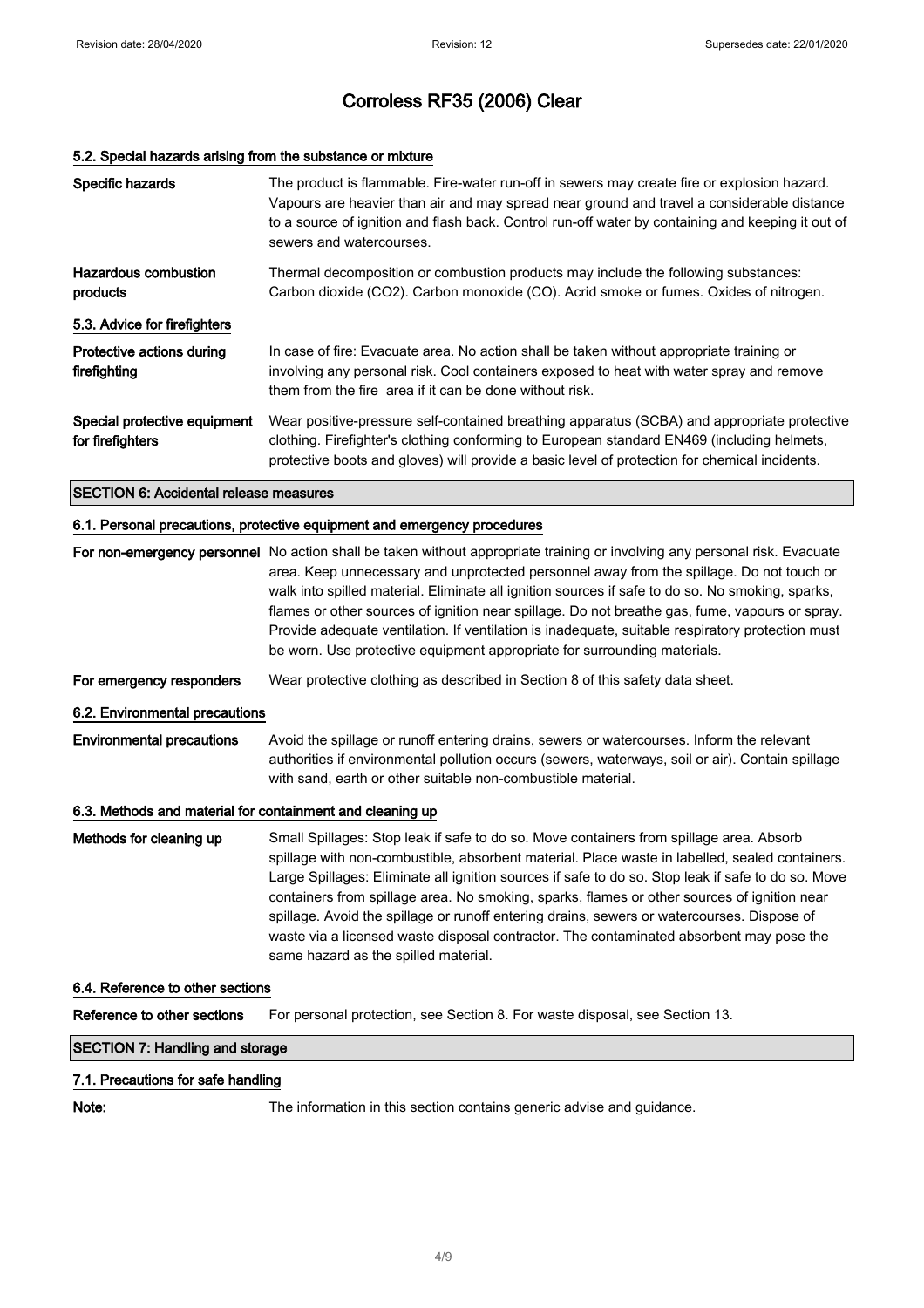| Usage precautions                                                 | For professional users only. Eliminate all sources of ignition. Use only in well-ventilated areas.<br>Wear protective clothing as described in Section 8 of this safety data sheet. Earth container<br>and transfer equipment to eliminate sparks from static electricity. For the greatest protection,<br>clothing should include anti-static overalls, boots and gloves. Use only non-sparking tools.<br>Keep away from heat, sparks and open flame. Avoid inhalation of vapours/spray and contact<br>with skin and eyes. Inhalation of dust during cutting, grinding or sanding operations involving<br>this product may cause irritation of the respiratory tract. Do not empty into drains. |  |  |
|-------------------------------------------------------------------|--------------------------------------------------------------------------------------------------------------------------------------------------------------------------------------------------------------------------------------------------------------------------------------------------------------------------------------------------------------------------------------------------------------------------------------------------------------------------------------------------------------------------------------------------------------------------------------------------------------------------------------------------------------------------------------------------|--|--|
| Advice on general<br>occupational hygiene                         | Do not eat, drink or smoke when using this product. Good personal hygiene procedures<br>should be implemented. Wash hands thoroughly after handling. Take off contaminated<br>clothing and wash it before reuse. Remove contaminated clothing and protective equipment<br>before entering eating areas. Change work clothing daily before leaving workplace.                                                                                                                                                                                                                                                                                                                                     |  |  |
| 7.2. Conditions for safe storage, including any incompatibilities |                                                                                                                                                                                                                                                                                                                                                                                                                                                                                                                                                                                                                                                                                                  |  |  |
| <b>Storage precautions</b>                                        | Store at temperatures between 5°C and 25°C. Store in accordance with national regulations.<br>Store in tightly-closed, original container. Avoid contact with oxidising agents. Avoid contact<br>with acids and alkalis. Read label before use. Avoid exposure to high temperatures or direct<br>sunlight. Keep away from heat, hot surfaces, sparks, open flames and other ignition sources.<br>No smoking. Keep container tightly sealed when not in use.                                                                                                                                                                                                                                      |  |  |
| Storage class                                                     | Flammable liquid storage.                                                                                                                                                                                                                                                                                                                                                                                                                                                                                                                                                                                                                                                                        |  |  |
| 7.3. Specific end use(s)                                          |                                                                                                                                                                                                                                                                                                                                                                                                                                                                                                                                                                                                                                                                                                  |  |  |
| Specific end use(s)                                               | The identified uses for this product are detailed in Section 1.2.                                                                                                                                                                                                                                                                                                                                                                                                                                                                                                                                                                                                                                |  |  |
| <b>SECTION 8: Exposure Controls/personal protection</b>           |                                                                                                                                                                                                                                                                                                                                                                                                                                                                                                                                                                                                                                                                                                  |  |  |
| 8.1. Control parameters                                           |                                                                                                                                                                                                                                                                                                                                                                                                                                                                                                                                                                                                                                                                                                  |  |  |

### 8.2. Exposure controls







| Appropriate engineering<br>controls | As this product contains ingredients with exposure limits, process enclosures, local exhaust<br>ventilation or other engineering controls should be used to keep worker exposure below any<br>statutory or recommended limits, if use generates dust, fumes, gas, vapour or mist. Use<br>explosion-proof ventilating equipment.                                                                                                                                              |
|-------------------------------------|------------------------------------------------------------------------------------------------------------------------------------------------------------------------------------------------------------------------------------------------------------------------------------------------------------------------------------------------------------------------------------------------------------------------------------------------------------------------------|
| Eye/face protection                 | Eyewear complying with an approved standard should be worn if a risk assessment indicates<br>eye contact is possible. Personal protective equipment for eye and face protection should<br>comply with European Standard EN166. Chemical splash goggles or face shield. If inhalation<br>hazards exist, a full-face respirator may be required instead.                                                                                                                       |
| Hand protection                     | To protect hands from chemicals, gloves should comply with European Standard EN374. The<br>most suitable glove should be chosen in consultation with the glove supplier/manufacturer,<br>who can provide information about the breakthrough time of the glove material. Considering<br>the data specified by the glove manufacturer, check during use that the gloves are retaining<br>their protective properties and change them as soon as any deterioration is detected. |
| Other skin and body<br>protection   | Wear appropriate clothing to prevent any possibility of liquid contact and repeated or<br>prolonged vapour contact. Wear suitable protective equipment for prolonged exposure and/or<br>high concentrations of vapours, spray or mist. For the greatest protection, clothing should<br>include anti-static overalls, boots and gloves. Refer to European Standard EN 1149 for<br>information on material and design requirements and test methods.                           |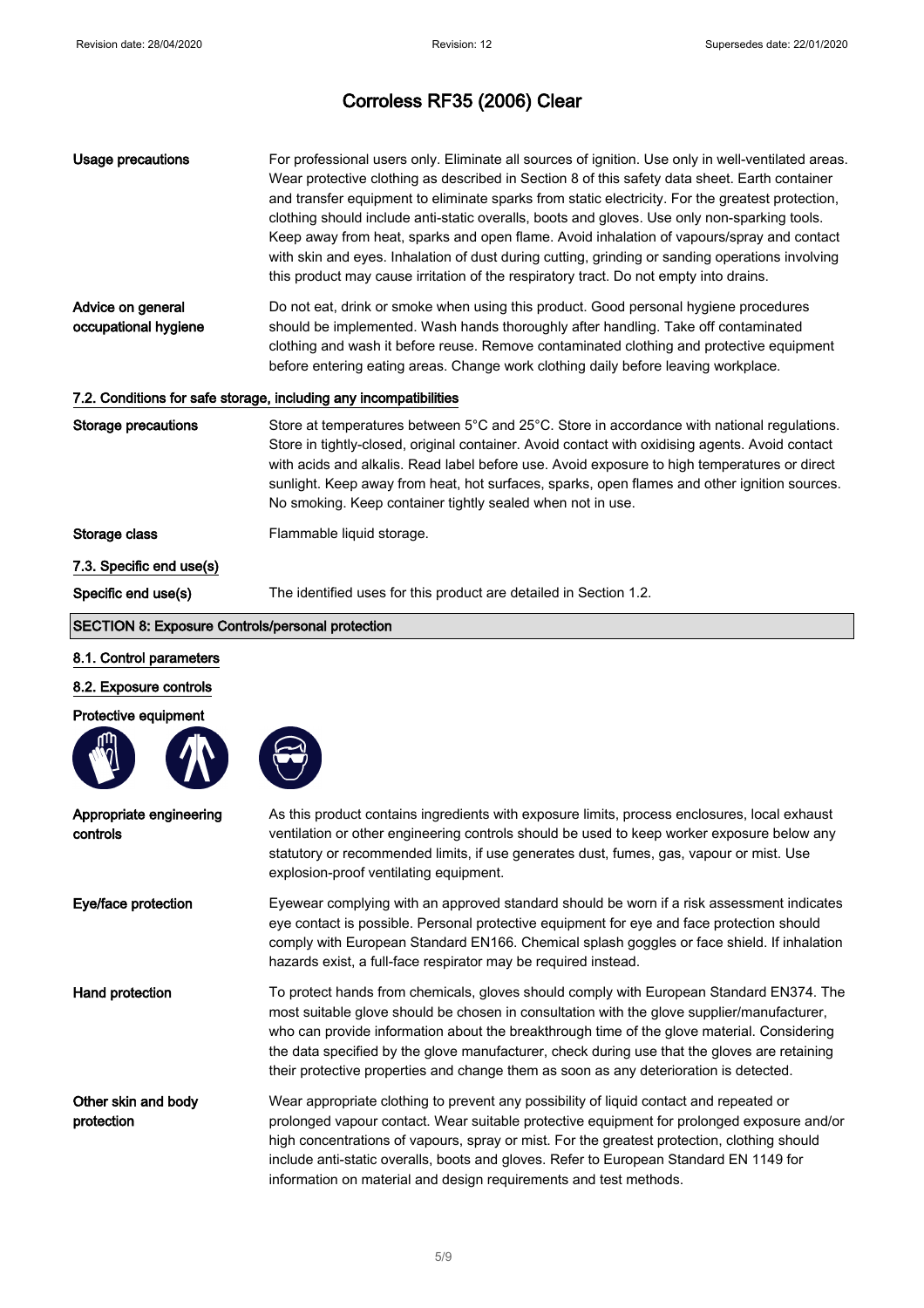| Hygiene measures                   | Good personal hygiene procedures should be implemented. Wash hands thoroughly after<br>handling. Wash promptly with soap and water if skin becomes contaminated. Promptly<br>remove any clothing that becomes contaminated. Care should be taken to avoid contact with<br>contaminants when removing contaminated clothing. Remove contaminated clothing and<br>protective equipment before entering eating areas. Use appropriate skin cream to prevent<br>drying of skin. When using do not eat, drink or smoke. |
|------------------------------------|--------------------------------------------------------------------------------------------------------------------------------------------------------------------------------------------------------------------------------------------------------------------------------------------------------------------------------------------------------------------------------------------------------------------------------------------------------------------------------------------------------------------|
| Respiratory protection             | Respirator selection must be based on exposure levels, the hazards of the product and the<br>safe working limits of the selected respirator.                                                                                                                                                                                                                                                                                                                                                                       |
| Environmental exposure<br>controls | Emissions from ventilation or work process equipment should be checked to ensure they<br>comply with the requirements of environmental protection legislation. In some cases, fume<br>scrubbers, filters or engineering modifications to the process equipment will be necessary to<br>reduce emissions to acceptable levels. Keep container tightly sealed when not in use.<br>Residues and empty containers should be taken care of as hazardous waste according to<br>local and national provisions.            |

### SECTION 9: Physical and Chemical Properties

### 9.1. Information on basic physical and chemical properties

| Appearance                                  | Liquid.                                                                                                                                                                                                                       |
|---------------------------------------------|-------------------------------------------------------------------------------------------------------------------------------------------------------------------------------------------------------------------------------|
| Colour                                      | Various colours.                                                                                                                                                                                                              |
| Odour                                       | Characteristic.                                                                                                                                                                                                               |
| Flash point                                 | 128°C SCC (Setaflash closed cup).                                                                                                                                                                                             |
| Vapour density                              | Heavier than air.                                                                                                                                                                                                             |
| <b>Relative density</b>                     | $1.00 + - 0.05$                                                                                                                                                                                                               |
| Solubility(ies)                             | Slightly soluble in water.                                                                                                                                                                                                    |
| <b>Viscosity</b>                            | Kinematic viscosity > 20.5 mm <sup>2</sup> /s.                                                                                                                                                                                |
| 9.2. Other information                      |                                                                                                                                                                                                                               |
| <b>SECTION 10: Stability and reactivity</b> |                                                                                                                                                                                                                               |
| 10.1. Reactivity                            |                                                                                                                                                                                                                               |
| Reactivity                                  | No test data specifically related to reactivity available for this product or its ingredients.                                                                                                                                |
| 10.2. Chemical stability                    |                                                                                                                                                                                                                               |
| <b>Stability</b>                            | Stable at normal ambient temperatures and when used as recommended.                                                                                                                                                           |
| 10.3. Possibility of hazardous reactions    |                                                                                                                                                                                                                               |
| Possibility of hazardous<br>reactions       | Under normal conditions of storage and use, no hazardous reactions will occur.                                                                                                                                                |
| 10.4. Conditions to avoid                   |                                                                                                                                                                                                                               |
| <b>Conditions to avoid</b>                  | Avoid heat, flames and other sources of ignition. Do not pressurise, cut, weld, drill, grind or<br>otherwise expose containers to heat or sources of ignition. Avoid the accumulation of vapours<br>in low or confined areas. |
| 10.5. Incompatible materials                |                                                                                                                                                                                                                               |
| Materials to avoid                          | Avoid contact with the following materials: Oxidising agents.                                                                                                                                                                 |

### 10.6. Hazardous decomposition products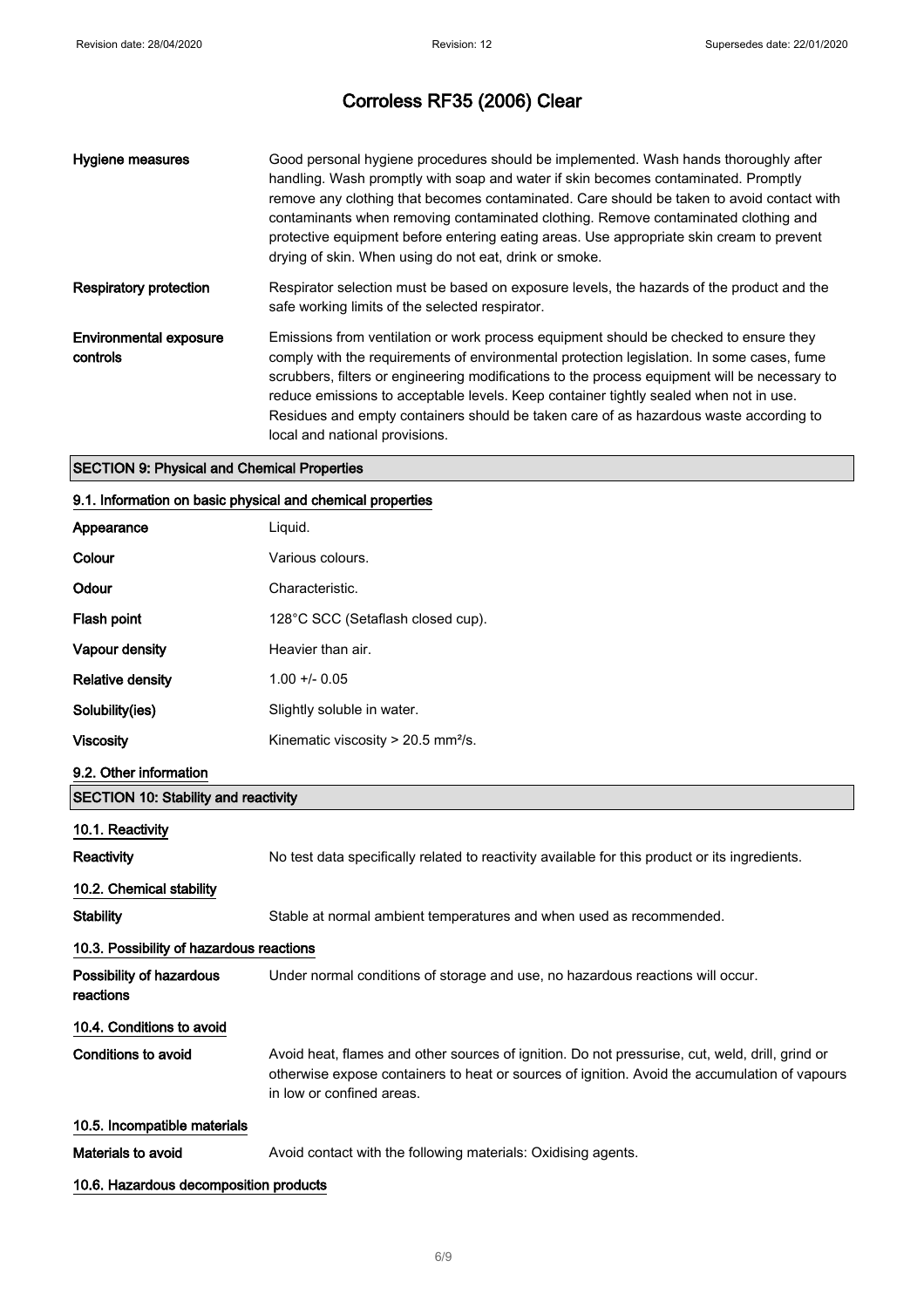Hazardous decomposition products Does not decompose when used and stored as recommended.

| <b>SECTION 11: Toxicological information</b> |                                                                                                                                                                                                                                                                                                                  |  |
|----------------------------------------------|------------------------------------------------------------------------------------------------------------------------------------------------------------------------------------------------------------------------------------------------------------------------------------------------------------------|--|
| 11.1. Information on toxicological effects   |                                                                                                                                                                                                                                                                                                                  |  |
| <b>Toxicological effects</b>                 | No information available.                                                                                                                                                                                                                                                                                        |  |
| Acute toxicity - oral                        |                                                                                                                                                                                                                                                                                                                  |  |
| ATE oral (mg/kg)                             | 5,602.69                                                                                                                                                                                                                                                                                                         |  |
| Acute toxicity - dermal                      |                                                                                                                                                                                                                                                                                                                  |  |
| ATE dermal (mg/kg)                           | 17,266.55                                                                                                                                                                                                                                                                                                        |  |
| <b>SECTION 12: Ecological Information</b>    |                                                                                                                                                                                                                                                                                                                  |  |
| 12.1. Toxicity                               |                                                                                                                                                                                                                                                                                                                  |  |
| 12.2. Persistence and degradability          |                                                                                                                                                                                                                                                                                                                  |  |
| 12.3. Bioaccumulative potential              |                                                                                                                                                                                                                                                                                                                  |  |
| 12.4. Mobility in soil                       |                                                                                                                                                                                                                                                                                                                  |  |
| 12.5. Results of PBT and vPvB assessment     |                                                                                                                                                                                                                                                                                                                  |  |
| 12.6. Other adverse effects                  |                                                                                                                                                                                                                                                                                                                  |  |
| <b>SECTION 13: Disposal considerations</b>   |                                                                                                                                                                                                                                                                                                                  |  |
| 13.1. Waste treatment methods                |                                                                                                                                                                                                                                                                                                                  |  |
| <b>General information</b>                   | Disposal of this product, process solutions, residues and by-products should at all times<br>comply with the requirements of environmental protection and waste disposal legislation and<br>any local authority requirements.                                                                                    |  |
| <b>Disposal methods</b>                      | Residues and empty containers should be taken care of as hazardous waste according to<br>local and national provisions. Do not empty into drains.                                                                                                                                                                |  |
| <b>Waste class</b>                           | 08 01 11 Waste paint and varnish containing organic solvents or other dangerous<br>substances If this product is mixed with other wastes, this code may no longer apply. If mixed<br>with other wastes, the appropriate code should be assigned.<br>For further information, contact your local waste authority. |  |
| <b>SECTION 14: Transport information</b>     |                                                                                                                                                                                                                                                                                                                  |  |
| 14.1. UN number                              |                                                                                                                                                                                                                                                                                                                  |  |
| UN No. (ADR/RID)                             | 2735                                                                                                                                                                                                                                                                                                             |  |
| UN No. (IMDG)                                | 2735                                                                                                                                                                                                                                                                                                             |  |
| UN No. (ICAO)                                | 2735                                                                                                                                                                                                                                                                                                             |  |
| UN No. (ADN)                                 | 2735                                                                                                                                                                                                                                                                                                             |  |
| 14.2. UN proper shipping name                |                                                                                                                                                                                                                                                                                                                  |  |
| Proper shipping name<br>(ADR/RID)            | POLYAMINES, LIQUID, CORROSIVE, N.O.S, (Polyoxypropylenediamine)                                                                                                                                                                                                                                                  |  |
|                                              | Proper shipping name (IMDG) POLYAMINES, LIQUID, CORROSIVE, N.O.S, (Polyoxypropylenediamine)                                                                                                                                                                                                                      |  |
|                                              | Proper shipping name (ICAO) POLYAMINES, LIQUID, CORROSIVE, N.O.S, (Polyoxypropylenediamine)                                                                                                                                                                                                                      |  |
| Proper shipping name (ADN)                   | POLYAMINES, LIQUID, CORROSIVE, N.O.S, (Polyoxypropylenediamine)                                                                                                                                                                                                                                                  |  |
|                                              |                                                                                                                                                                                                                                                                                                                  |  |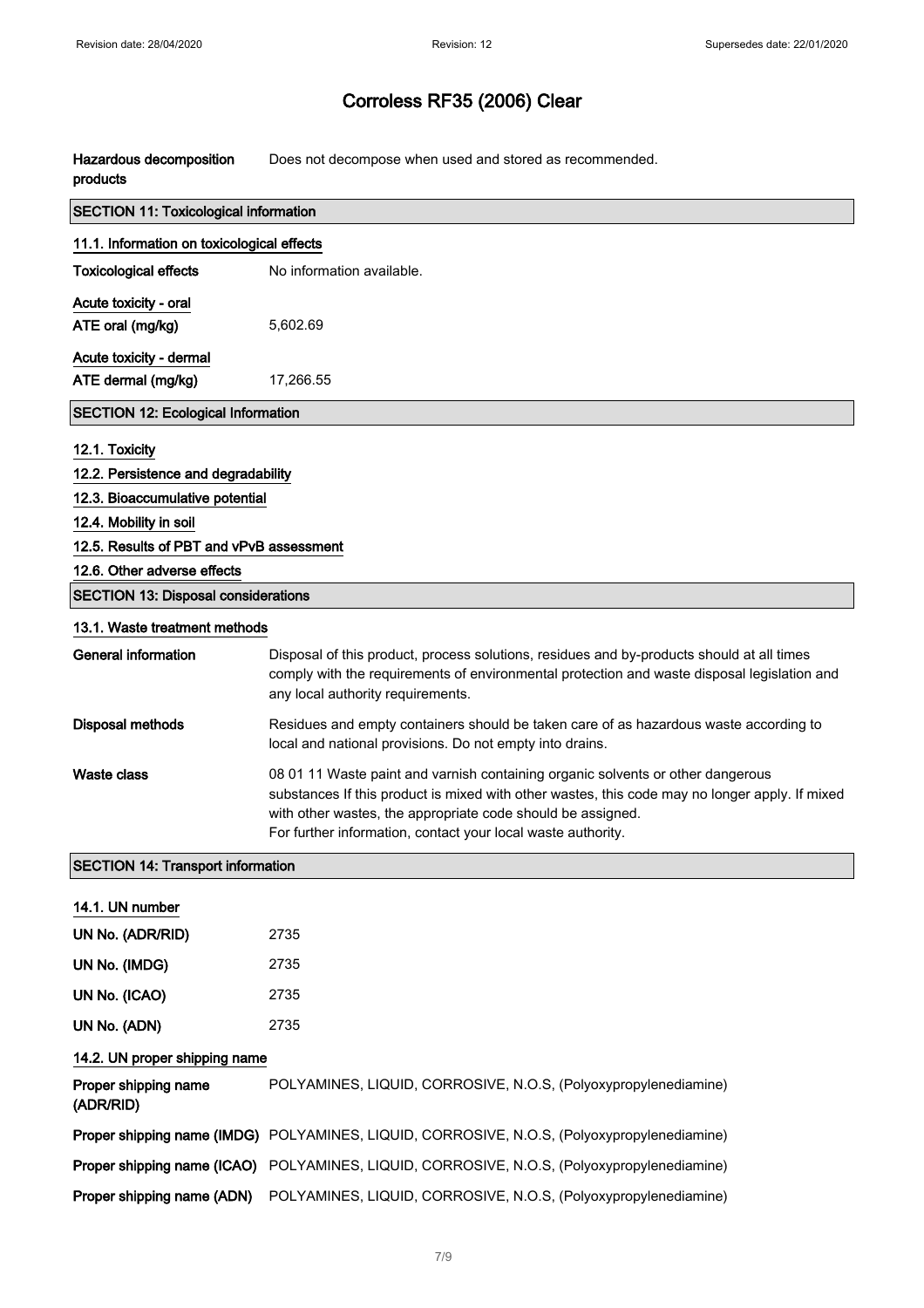#### 14.3. Transport hazard class(es)

| <b>ADR/RID class</b>        | 8  |
|-----------------------------|----|
| ADR/RID classification code | C7 |
| <b>ADR/RID label</b>        | 8  |
| <b>IMDG class</b>           | 8  |
| ICAO class/division         | 8  |
| ADN class                   | 8  |
|                             |    |

### Transport labels



| 14.4. Packing group   |   |
|-----------------------|---|
| ADR/RID packing group | Ш |
| IMDG packing group    | Ш |
| ADN packing group     | Ш |
| ICAO packing group    | Ш |
|                       |   |

#### 14.5. Environmental hazards

Environmentally hazardous substance/marine pollutant



#### 14.6. Special precautions for user

| EmS                                              | $F-A, S-B$ |
|--------------------------------------------------|------------|
| ADR transport category                           | 3          |
| <b>Emergency Action Code</b>                     | 2X         |
| <b>Hazard Identification Number</b><br>(ADR/RID) | 80         |
| <b>Tunnel restriction code</b>                   | (E)        |

### 14.7. Transport in bulk according to Annex II of MARPOL and the IBC Code

SECTION 15: Regulatory information

#### 15.1. Safety, health and environmental regulations/legislation specific for the substance or mixture

| EU legislation                                                    | Regulation (EC) No 1907/2006 of the European Parliament and of the Council of 18<br>December 2006 concerning the Registration, Evaluation, Authorisation and Restriction of<br>Chemicals (REACH) (as amended). |
|-------------------------------------------------------------------|----------------------------------------------------------------------------------------------------------------------------------------------------------------------------------------------------------------|
| <b>Health and environmental</b><br>listings                       | None of the ingredients are listed.                                                                                                                                                                            |
| <b>Authorisations (Title VII)</b><br><b>Regulation 1907/2006)</b> | No specific authorisations are known for this product.                                                                                                                                                         |
| <b>Restrictions (Title VIII</b><br><b>Regulation 1907/2006)</b>   | No specific restrictions on use are known for this product.                                                                                                                                                    |